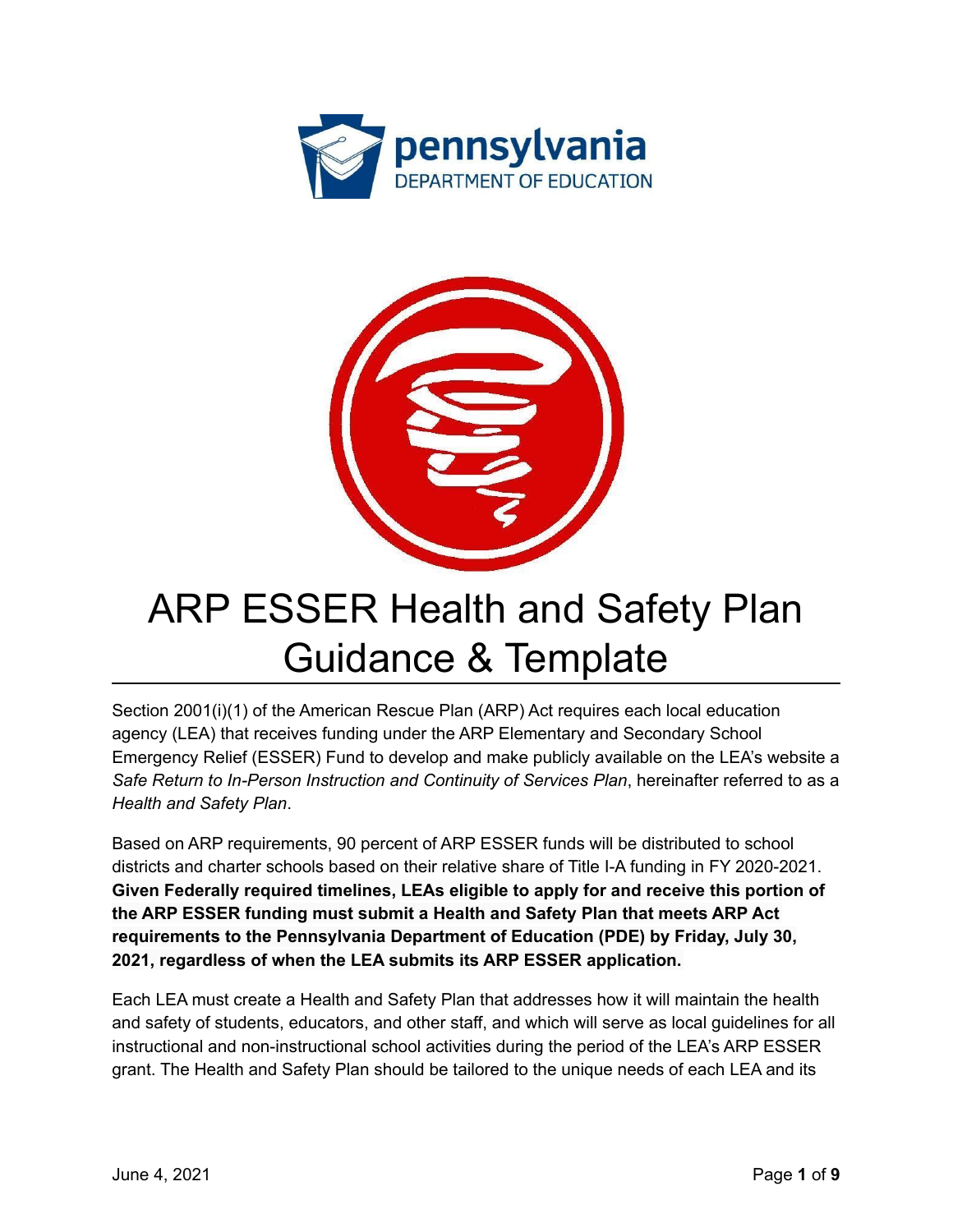schools and must take into account public comment related to the development of, and subsequent revisions to, the Health and Safety Plan.

The ARP Act and U.S. Department of Education rules require Health and Safety plans include the following components:

- 1. How the LEA will continue, to the greatest extent practicable, implement prevention and mitigation policies in line with the most up-to-date guidance from the Centers for Disease Control and Prevention (CDC) for the reopening and operation of school facilities in order to continuously and safely open and operate schools for in-person learning;
- 2. How the LEA will ensure continuity of services, including but not limited to services to address the students' academic needs, and students' and staff members' social, emotional, mental health, and other needs, which may include student health and food services;
- 3. How the LEA will maintain the health and safety of students, educators, and other staff and the extent to which it has adopted policies, and a description of any such policy on each of the following safety recommendations established by the CDC:
	- a. Universal and correct wearing of [masks](https://www.cdc.gov/coronavirus/2019-ncov/prevent-getting-sick/cloth-face-cover-guidance.html?CDC_AA_refVal=https%3A%2F%2Fwww.cdc.gov%2Fcoronavirus%2F2019-ncov%2Fcommunity%2Fschools-childcare%2Fcloth-face-cover.html);
	- b. Modifying facilities to allow for *physical [distancing](https://www.cdc.gov/coronavirus/2019-ncov/prevent-getting-sick/social-distancing.html)* (e.g., use of cohorts/podding);
	- c. [Handwashing](https://www.cdc.gov/handwashing/when-how-handwashing.html) and respiratory etiquette;
	- d. [Cleaning](https://www.cdc.gov/coronavirus/2019-ncov/community/clean-disinfect/index.html) and maintaining healthy facilities, including improving [ventilation](https://www.cdc.gov/coronavirus/2019-ncov/community/schools-childcare/ventilation.html);
	- e. [Contact](https://www.cdc.gov/coronavirus/2019-ncov/php/contact-tracing/contact-tracing-resources.html?CDC_AA_refVal=https%3A%2F%2Fwww.cdc.gov%2Fcoronavirus%2F2019-ncov%2Fphp%2Fopen-america%2Fcontact-tracing-resources.html) tracing in combination with [isolation](https://www.cdc.gov/coronavirus/2019-ncov/if-you-are-sick/isolation.html) and [quarantine](https://www.cdc.gov/coronavirus/2019-ncov/if-you-are-sick/quarantine.html), in collaboration with State and local health departments;
	- f. [Diagnostic](https://www.cdc.gov/coronavirus/2019-ncov/lab/pooling-procedures.html) and screening testing;
	- g. Efforts to provide COVID-19 vaccinations to school [communities;](https://www.cdc.gov/coronavirus/2019-ncov/vaccines/toolkits/schools-childcare.html)
	- h. Appropriate accommodations for children with disabilities with respect to health and safety policies; and
	- i. Coordination with state and local health officials.

The LEA's Health and Safety Plan must be approved by its governing body and posted on the LEA's publicly available website by July 30, 2021.\* The ARP Act requires LEAs to post their Health and Safety Plans online in a language that parents/caregivers can understand, or, if it is not practicable to provide written translations to an individual with limited English proficiency, be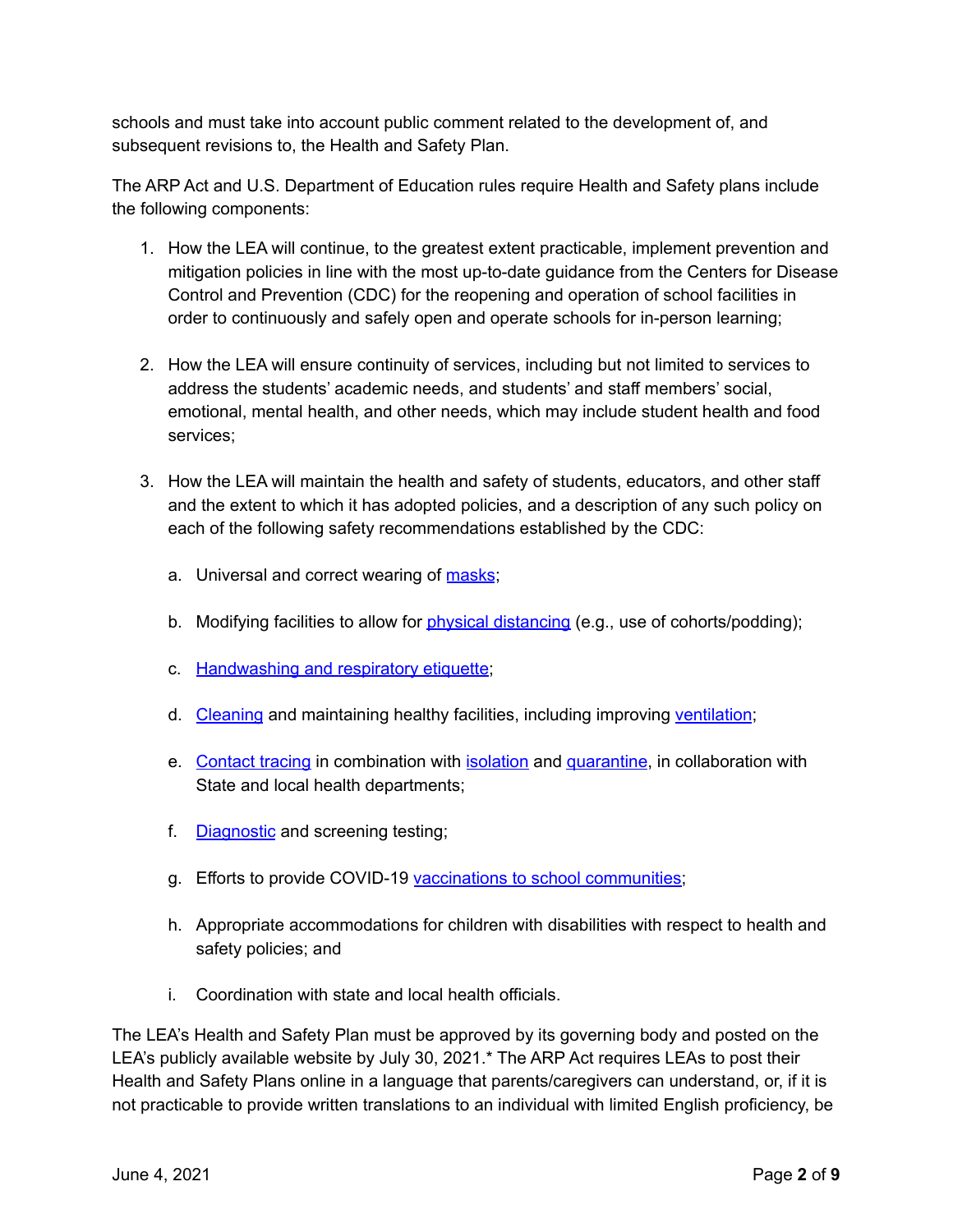orally translated. The plan also must be provided in an alternative format accessible, upon request, by a parent who is an individual with a disability as defined by the Americans with Disabilities Act.

Each LEA will upload in the eGrants system its updated Health and Safety Plan and webpage URL where the plan is located on the LEA's publicly available website.

The ARP Act requires LEAs to review their Health and Safety Plans at least every six months during the period of the LEA's ARP ESSER grant. LEAs also must review and update their plans whenever there are significant changes to the CDC recommendations for K-12 schools. Like the development of the plan, all revisions must be informed by community input and reviewed and approved by the governing body prior to posting on the LEA's publicly available website.

LEAs may use the template to revise their current Health and Safety Plans to meet ARP requirements and ensure all stakeholders are fully informed of the LEA's plan to safely resume instructional and non-instructional school activities, including in-person learning, for the current school year. An LEA may use a different plan template or format provided it includes all the elements required by the ARP Act, as listed above.

\* The July 30 deadline applies only to school districts and charter schools that received federal Title I-A funds in FY 2020-2021 and intend to apply for and receive ARP ESSER funding.

### **Additional Resources**

LEAs are advised to review the following resources when developing their Health and Safety Plans:

- CDC K-12 School [Operational](https://www.cdc.gov/coronavirus/2019-ncov/community/schools-childcare/operation-strategy.html?CDC_AA_refVal=https%3A%2F%2Fwww.cdc.gov%2Fcoronavirus%2F2019-ncov%2Fcommunity%2Fschools-childcare%2Fschools.html) Strategy
- PDE Resources for School [Communities](https://www.education.pa.gov/Schools/safeschools/emergencyplanning/COVID-19/Pages/default.aspx) During COVID-19
- PDE Roadmap for [Education](https://www.education.pa.gov/Schools/safeschools/emergencyplanning/COVID-19/SchoolReopeningGuidance/ReopeningPreKto12/CreatingEquitableSchoolSystems/Pages/default.aspx) Leaders
- PDE [Accelerated](https://www.education.pa.gov/Schools/safeschools/emergencyplanning/COVID-19/SchoolReopeningGuidance/ReopeningPreKto12/CreatingEquitableSchoolSystems/AcceleratedLearning/Pages/default.aspx) Learning Thorough an Integrated System of Support
- PA Department of Health COVID-19 in [Pennsylvania](https://www.health.pa.gov/topics/disease/coronavirus/Pages/Coronavirus.aspx)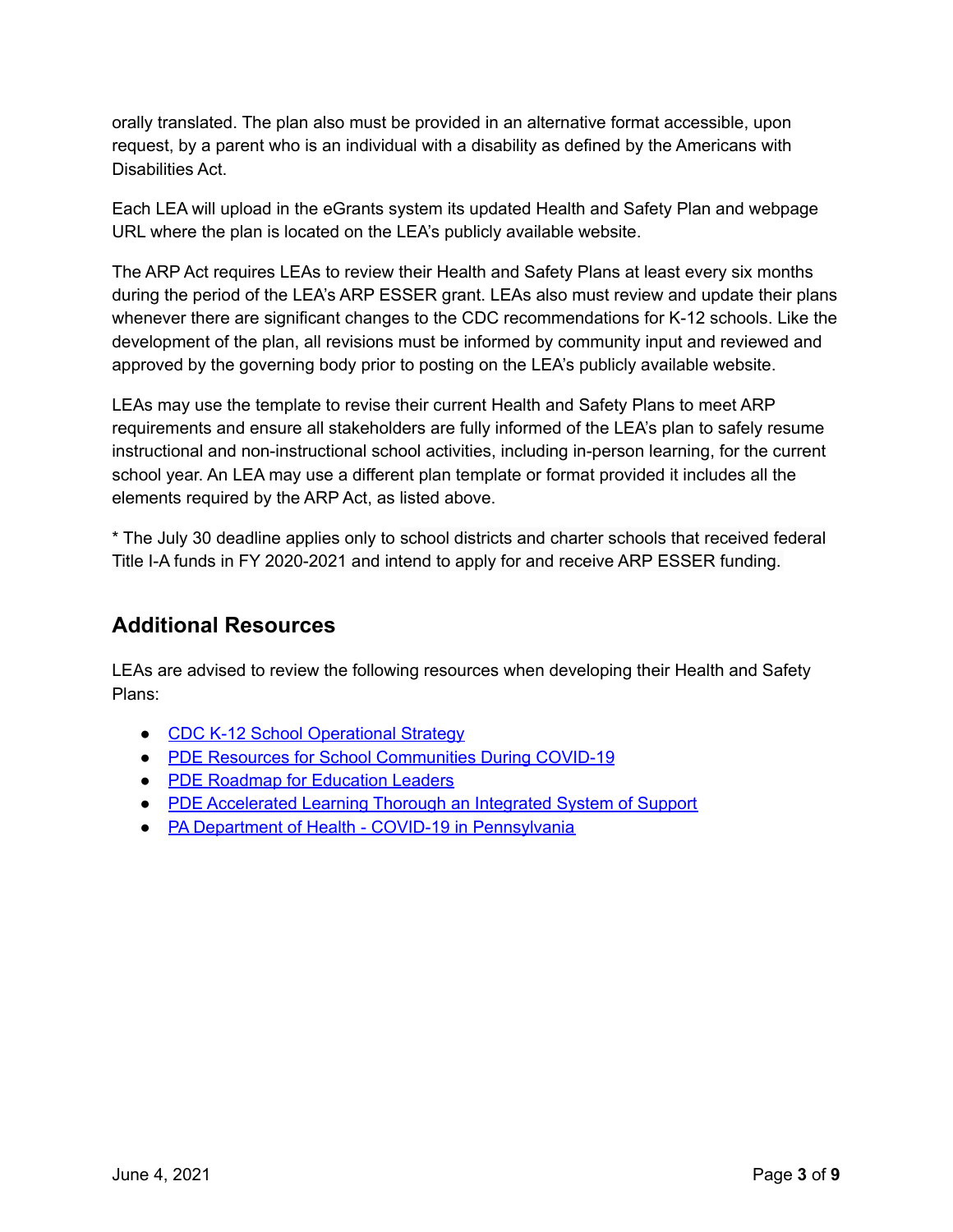# **Health and Safety Plan Summary: MOUNT CARMEL AREA SCHOOL DISTRICT**

#### **Initial Effective Date: July 15, 2021**

#### **Date of Last Review: February 17, 2022**

#### **Date of Last Revision:**

**1.** How will the LEA, to the greatest extent practicable, support prevention and mitigation policies in line with the most up-to-date guidance from the CDC for the reopening and operation of school facilities in order to continuously and safely open and operate schools for in-person learning?

In the best interest of education, the Mount Carmel Area School District recognizes the need to have students participating in face to face instruction as often as possible. This plan outlines the District's strategy to continue to recover from the pandemic. This is a fluid document based on local, state, and federal guidelines, which will continue to develop over time. This plan is based on the District's capability to follow the state, local and federal guidelines to the best of our ability; however, this plan is developed to reduce the level of risk but does not eliminate risks and exposure.

2. How will the LEA ensure continuity of services, including but not limited to services to address the students' academic needs, and students' and staff members' social, emotional, mental health, and other needs, which may include student health and food services?

As Mount Carmel Area School District continues to provide in person instruction staff and students' families will be provided with Pennsylvania Department of Health and CDC Covid-19 virus information for the purpose of self-monitoring. Staff and students will be encouraged to self-monitor for any signs and symptoms of Covid-19 at home prior to attending school. If any signs or symptoms are noted at home, that staff member or student should not attend school and will be encouraged to seek further medical attention. Staff and students' families will self-monitor at home every day prior to attending school. If a staff member or student develops signs and symptoms while attending school, that staff member or student must report to the nurse immediately for assessment and evaluation. Any staff member, student, or other member of the school community who becomes ill and/or was exposed to a confirmed positive Covid-19 case will need to leave the school immediately. The staff member or student will be required to seek further medical attention with testing for Covid-19 as needed. The Mount Carmel Area Nursing professionals and Administrative team will work together, in conjunction with the Pennsylvania Department of Health, to determine quarantine and/or isolation needs of staff and students. Our District will continue to offer mental health, student health, and food service regardless of instructional format to our students.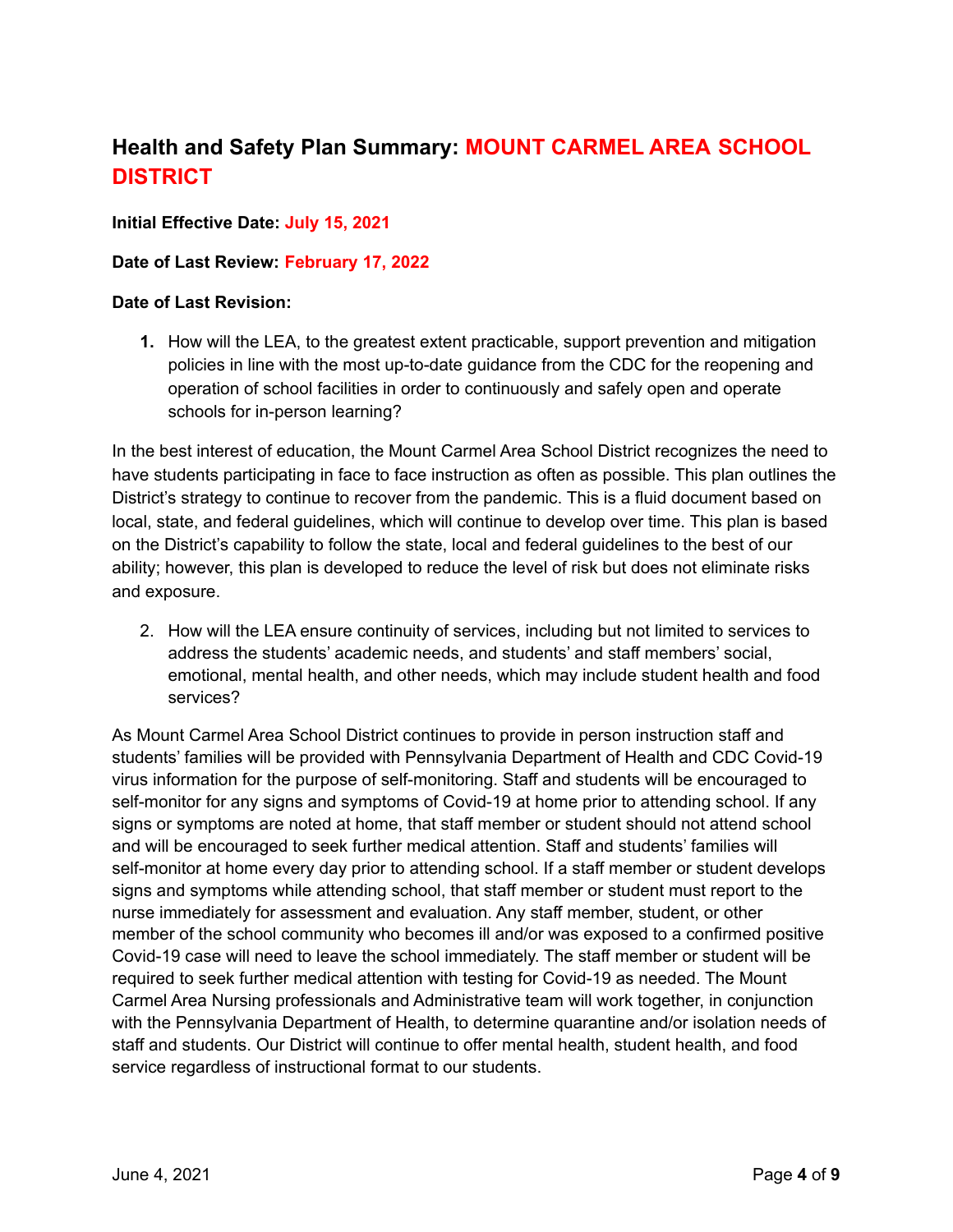3. Use the table below to explain how the LEA will maintain the health and safety of students, educators, and other staff and the extent to which it has adopted policies, and a description of any such policy on each of the following safety recommendations established by the CDC.

The Mount Carmel Area School District will implement mandates set forth by the Pennsylvania Department of Health and Centers for Disease Control and Prevention. The District will continue to follow the guidelines set forth by the health departments. CDC & PA Department of Health recommendations will be implemented to the extent practicable for mitigation policies in line with the most up to date guidance.

| <b>ARP ESSER Requirement</b>                  | <b>Strategies, Policies, and Procedures</b>                                                                                                                                                                                                                                                                                                                                            |
|-----------------------------------------------|----------------------------------------------------------------------------------------------------------------------------------------------------------------------------------------------------------------------------------------------------------------------------------------------------------------------------------------------------------------------------------------|
| a. Universal and correct wearing of<br>masks. | <b>Update February 17, 2022</b><br><b>The Mount Carmel Area School District is</b><br>moving to optional/recommended only<br>masking students and staff as of February<br>18, 2022. The district continues to highly<br>recommend that all unvaccinated<br>individuals continue to wear masks -<br>especially indoors.                                                                 |
|                                               | Our school district will look to return to<br>mandatory masking if and when our<br>positive case count hits 5% in our<br>buildings within a 14 day rolling period.                                                                                                                                                                                                                     |
|                                               | With the current federal mandate in place<br>- masking will still be required on all bus<br>transportation.                                                                                                                                                                                                                                                                            |
|                                               | Update August 30, 2021<br>• Due to the increase in COVID positive<br>cases within our district, amount of<br>quarantined students, continued<br>substantial rate of transmission in<br>Northumberland County, and current<br>contact tracing guidelines - MCA<br>School District will move to requiring<br>masks (indoor settings.) This mandate<br>will be during regular school day. |
|                                               | Update: August 19, 2021:                                                                                                                                                                                                                                                                                                                                                               |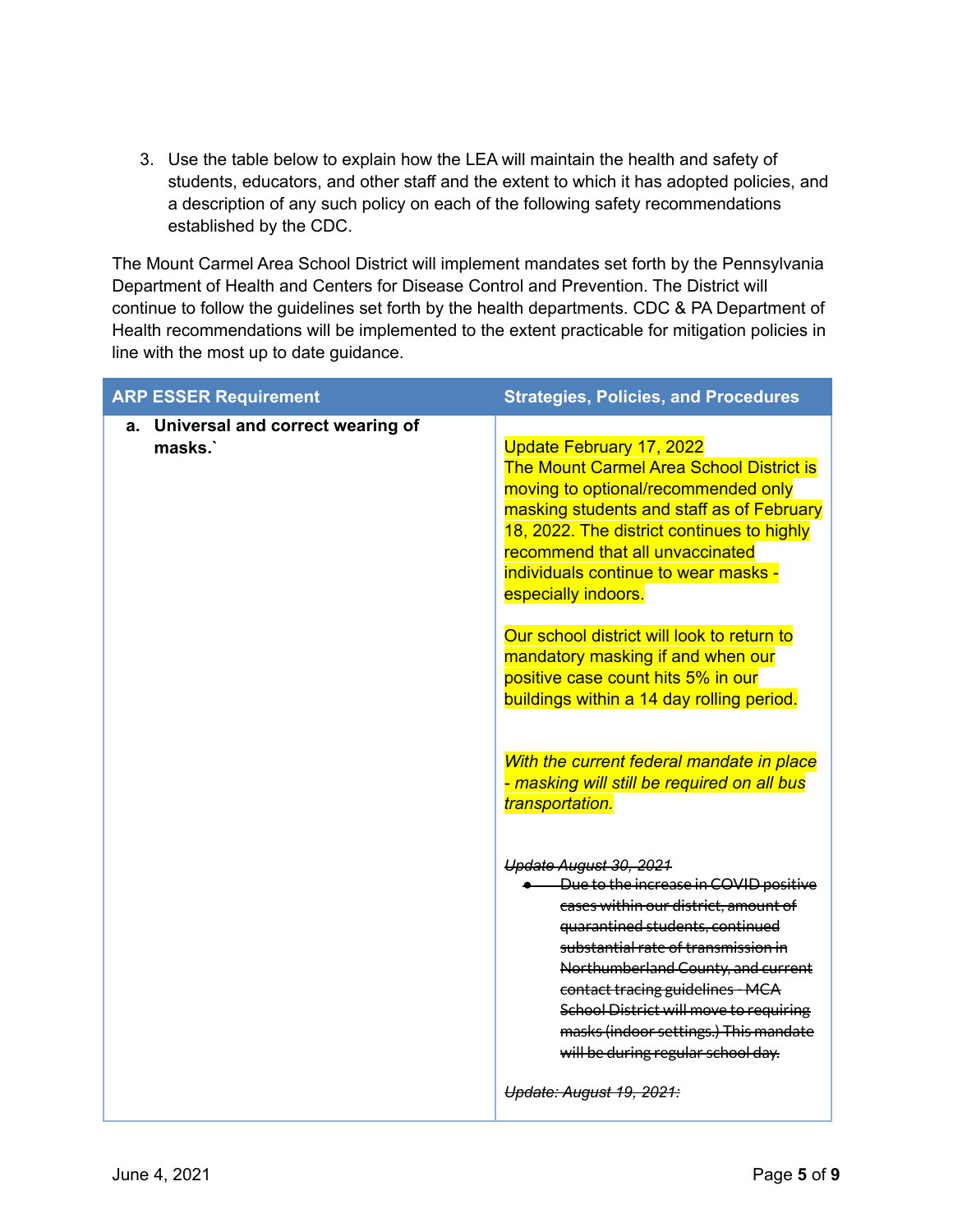|                                                                                                                                         | As of July 27, 2021, The CDC now<br>recommends masking for all individuals in<br>schools regardless of vaccination status. MCA<br>recommends the same but this is not a<br>mandate by the CDC, nor by MCA<br>The District will continue to follow mandated<br>guidelines set forth by the CDC, PA<br>Department of Health, and PDE related to<br>masks in schools.<br><b>Department of Health Acting Secretary, Alison</b><br>Beam, announced the mask order will be lifted<br>on June 28, 2021.<br>The district will allow students and staff to<br>voluntarily wear masks at any time. |
|-----------------------------------------------------------------------------------------------------------------------------------------|------------------------------------------------------------------------------------------------------------------------------------------------------------------------------------------------------------------------------------------------------------------------------------------------------------------------------------------------------------------------------------------------------------------------------------------------------------------------------------------------------------------------------------------------------------------------------------------|
| b. Modifying facilities to allow for physical<br>distancing (e.g., use of<br>cohorts/podding);                                          | Large group areas and outdoor space will<br>be utilized to the greatest extent possible<br>to allow for physical distancing.<br>MCA will promote social distancing of<br>students and staff to the greatest extent<br>possible.                                                                                                                                                                                                                                                                                                                                                          |
| <b>Handwashing and respiratory etiquette;</b><br>C.                                                                                     | When possible, ensure handwashing<br>strategies include washing with soap and<br>water for at least 20 seconds, especially<br>after going to the bathroom; before eating;<br>and after blowing your nose, coughing, or<br>sneezing. If soap and water are not<br>available and hands are not visibly dirty,<br>use an alcohol-based hand sanitizer that<br>contains at least 60% alcohol                                                                                                                                                                                                 |
| d. Cleaning and maintaining healthy<br>facilities, including improving<br>ventilation;                                                  | The district will follow the CDC's<br>Guidance for Cleaning & Disinfecting<br>Schools Increase Physical Distancing &<br>Hygiene Practices Scheduled protocol for<br>cleaning high-touch and high-traffic areas<br>including door handles and sink handles.                                                                                                                                                                                                                                                                                                                               |
| e. Contact tracing in combination with<br>isolation and quarantine, in<br>collaboration with the State and local<br>health departments; | As of February 18, 2022, the Mount<br><b>Carmel Area School District will contact</b><br>trace students and staff based on its data<br>for mitigating COVID. Household contacts<br>and symptomatic contacts will be                                                                                                                                                                                                                                                                                                                                                                      |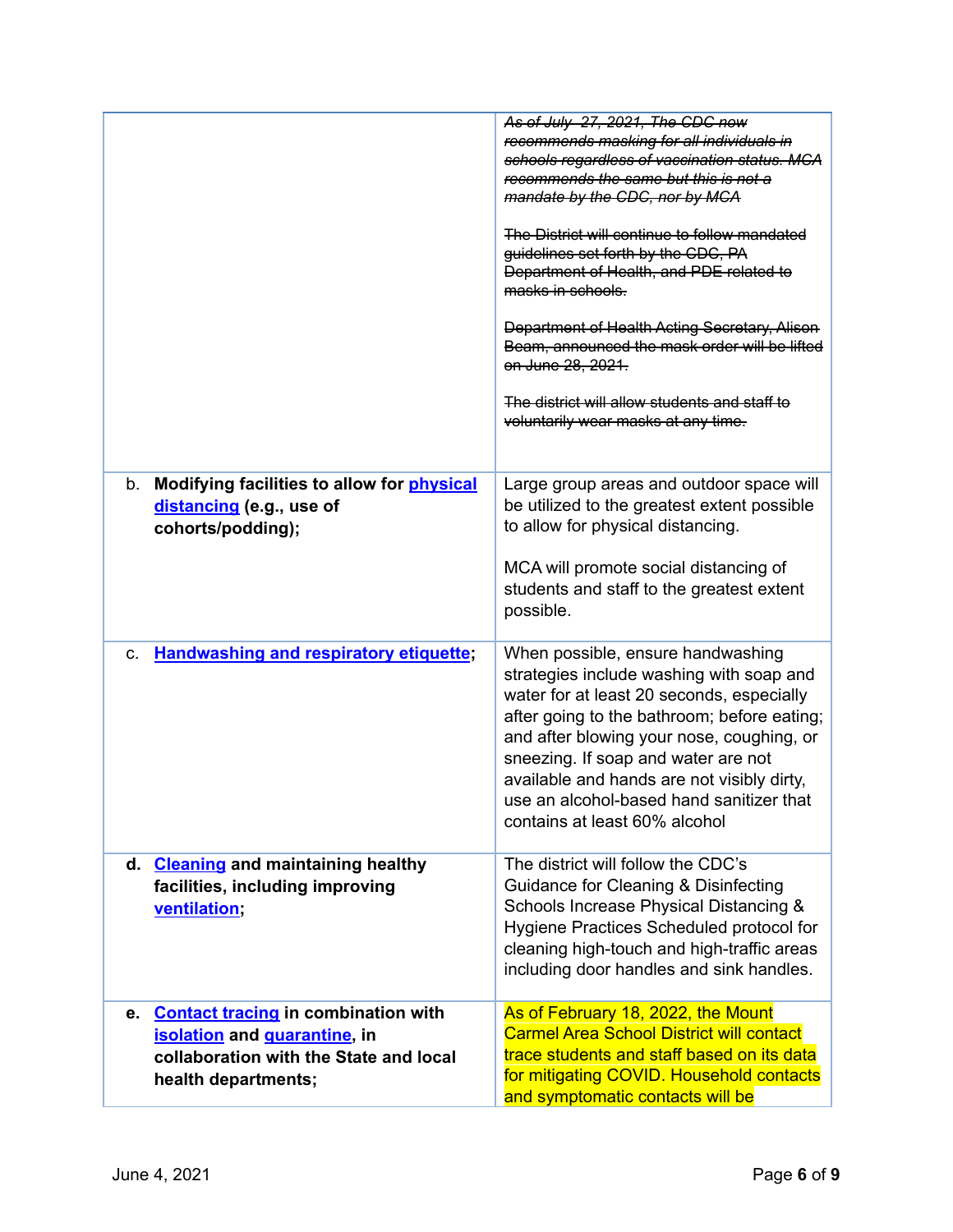| emphasized, with non-symptomatic<br>students and staff no longer being<br>required to quarantine.<br>Accurate seating charts will still be<br>maintained by all staff in order to aid<br>contact tracing.                                                                                                                                                                                                                                                                                                                                                                                                                                                                                                                                      |
|------------------------------------------------------------------------------------------------------------------------------------------------------------------------------------------------------------------------------------------------------------------------------------------------------------------------------------------------------------------------------------------------------------------------------------------------------------------------------------------------------------------------------------------------------------------------------------------------------------------------------------------------------------------------------------------------------------------------------------------------|
| COVID symptom screening should be<br>done by parent/guardian prior to student<br>arrival at school or bus.<br>The District will provide symptom<br>screenings whenever possible.                                                                                                                                                                                                                                                                                                                                                                                                                                                                                                                                                               |
| Our district will continue to share<br>vaccination information to the school<br>community through distribution of<br>information in newsletters and letters and<br>on the school district website.                                                                                                                                                                                                                                                                                                                                                                                                                                                                                                                                             |
| Extra precautions will be implemented.<br>These precautions include:<br>If a sink is available in the classroom, staff<br>should thoroughly wash hands<br>immediately before and after working with<br>a student. If a sink is not available, use<br>hand sanitizer<br>Avoid the use of communal objects for<br>student reinforcement. If such objects are<br>used with multiple students, each object<br>should be disinfected immediately before<br>and after student use.<br>The district's feeding protocol should be<br>followed when feeding students. Staff<br>should wear gloves when feeding<br>students.<br>Bathrooms and changing tables should be<br>disinfected before and after student use.<br>Limit students to one at a time. |
|                                                                                                                                                                                                                                                                                                                                                                                                                                                                                                                                                                                                                                                                                                                                                |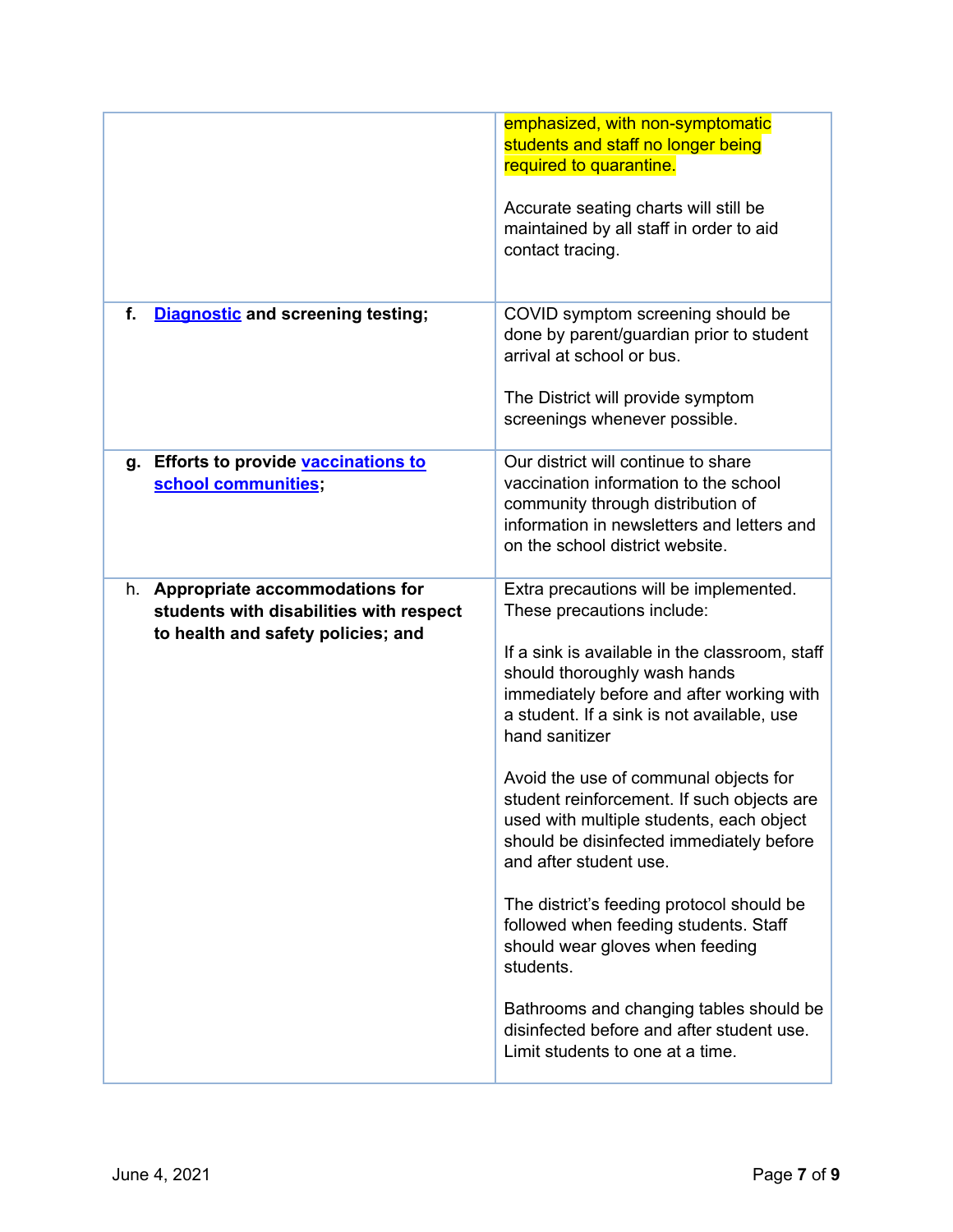|                                                        | Students should be assisted with<br>hand-washing.                                                                                                                                                                                                                                                                                                             |
|--------------------------------------------------------|---------------------------------------------------------------------------------------------------------------------------------------------------------------------------------------------------------------------------------------------------------------------------------------------------------------------------------------------------------------|
| Coordination with state and local health<br>officials. | The District will continue to follow<br>applicable guidelines set forth by the<br>CDC/ PA Department of Health. Mount<br>Carmel Area District data will consistently<br>be evaluated to ensure maximum in<br>person operations for students and staff.<br>Regular communication will continue by<br>our school district and PA Department of<br>Health staff. |